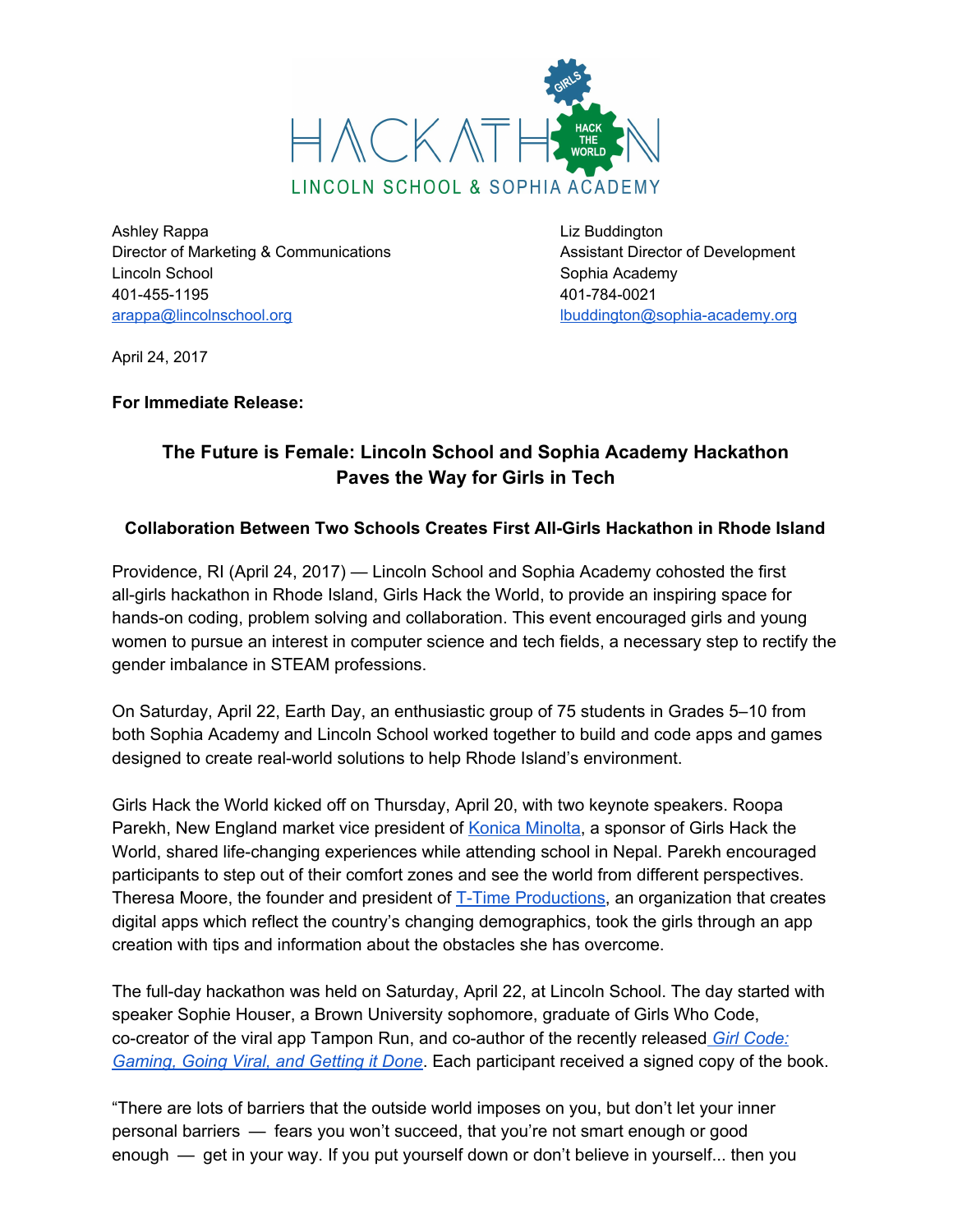won't get anywhere. But if you pursue your goals, even in small ways, you'd be surprised about what you're capable of doing," said Houser.

Houser was introduced by Kimani Perry, senior at Lincoln and graduate of Sophia Academy.

"Sophia Academy taught me how to stand up for what I believe in, to be loud and be strong. It made me who I am today. Lincoln taught me to never back down, that women can do just about anything, and that our brains, not our bodies, are our strongest quality," said Perry. "We are so happy to welcome Sophie Houser, who found a way to channel her voice and show that women have the ability to dominate in any field, that woman can build and change the world. She, and all of us today, are making the slogan 'The Future is Female' a reality."

During the hackathon, participants were divided into teams of two to four students from both schools who worked with a mentor. The role of the mentor was to help the team organize the design process, guide them to use the code.org platform, encourage them to step out of their comfort zone and take risks to create a true hack.

"There was such a buzz in the room and so much creativity going around. Whether they came in with little coding experience or a lot of experience, they left with accomplished problem solving skills that will last a lifetime," said Susan Amsler-Akacem, head of Lincoln's Ed. Tech department and technology innovator.

Apps created at Girls Hack the World covered a variety of topics all related to Earth Day:

- **Compost Crunch:** This app has three bins: compost, recycling and trash. Objects come falling from the sky and the goal is to drag them into the right bin
- **Turtle Chaos:** The goal of this game is to guide a sea turtle to the ocean through an obstacle course of litter. Help her find her way home!
- **● Plant Some Trees:** Plant some trees and clear the clouds! Each time you click the screen, a tree will be planted and the earth will be better off.

"The hackathon was a great experience that made me aware of my capabilities and how I can make my mark in society," said a student participant. "It was hard and we didn't get what we imagined. But we did get something better!"

Girls Hack the World is the first collaboration of this scale between Lincoln School and Sophia Academy, two all-girls independent schools offering unique and empowering educational opportunities helping young women to reach their full potential. Both schools integrate coding and technology into their curriculum and are excited to deepen their collaboration to address the lack of girls and women in the industry.

Girls Hack the World sponsors and donors for the event included: Microsoft, Konica Minolta, Cox Communications, Dassault Systemes, Ximedica, Center for Women and Enterprise, and Girls Who Code.